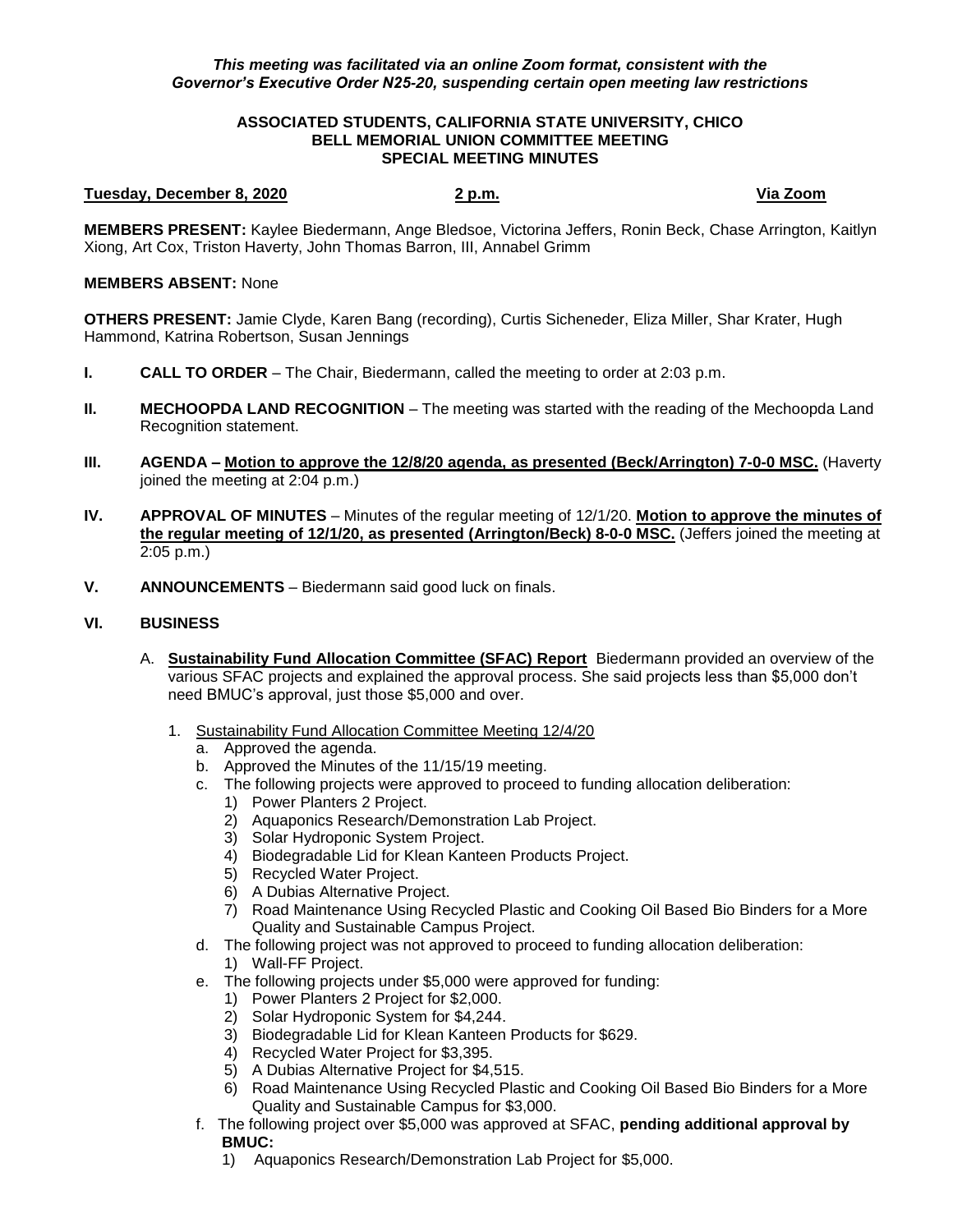- B. Action Item: Approval to fund the Aquaponics Research/Demonstration Lab Project for \$5,000. **Motion to approve funding the Aquaponics Research/Demonstration Lab Project for \$5,000 (Arrington/Haverty) 8-0-0 MSC.**
- C. Discussion Item: Wellness Center Sicheneder said the idea of a Wellness Center, to be located in the BMU basement, was approved by previous BMUC. They paused when COVID issues came up but are now revisiting it. He said the first thing they did was hold a number of focus groups on campus, centering around NIRSA's 8 Dimensions of Wellness. Overarching ideas were that each group was looking at this through their own lens, so they had to take into context that each group is advocating for their own best interests. The focus groups showed that students felt that this should be a preventative place, not reactive, but a self-help type center. They didn't want to be "talked at" and they also saw it as being a portal to other campus services. Sicheneder said the students saw the space as both multi-purpose and individual. For example, a class could be held with multiple people, credit counseling for an individual. Students wanted both programmed events and drop-in, also wanted as many hours as possible. Students also want a quiet, relaxed vibe with no music (students could use their own headphones). Sicheneder reviewed potential drop-in activities as well as programming ideas, and it was noted that students do not want to pay out of pocket for services such as massage or acupuncture. He said there would be no additional student fees for the center. The items that they heard less frequently were also reviewed. Sicheneder said one of the visions they have for the Wellness Center was taken from Northridge  $-$  a defined entrance to let students know that they are in a space meant to recharge, relax and destress. He said Northridge's sleep pods are booked the entire time they're open. Sicheneder showed preliminary sketches that were made by a design team, starting with the entrance. Clyde said when the Wellness Center was originally approved, it was halted to make sure that financially this was the right decision to make. She said this year has pushed them more into knowing that this is the right thing because as COVID has illustrated – our students need a space where they can unplug, relax and get some one on one attention. She said the Counseling Center is the last resort, and there is currently not a first resort on campus. Clyde explained that this is middle ground space for our students and said now would be a good time to begin working on this project. Work could be done while the BMU is closed during spring semester and summer. She said during a normal year they would have had to close down the BMU. Clyde noted that financially it works, and if we get the opportunity to open up in the fall semester, even in a limited capacity, the space would be ready. Sicheneder said the Zen Den, currently located on the third floor of the BMU, would move to this space, and their old space would become available. Clyde said in terms of displacement, none of the things are going away, other than BMU 008 being impacted by this project. She said the current Zen Den space would be used to replace BMU 008. Biedermann asked if this item needs to come back as an Action item and Clyde said it is being provided as an update only. She said as they get further into the project, they will keep the committee updated. Biedermann suggested looking at Northridge and Fullerton's Wellness Centers online.
- **VII. EXECUTIVE DIRECTORS REPORT –** Clyde said she is a member of the EOC and they took a break for a while but started meeting again last Friday. She said she and Sicheneder are putting together some specific deliverables for this Friday's meeting and noted the EOC is looking at some things for the spring semester, but mostly next fall. Clyde said there are very specific COVID guidelines for some of the things the AS does, and when the county went into the purple tier, the WREC had to shut down. She said they are still being creative and looking at outdoor WREC in the parking structure. Regarding the fall, Clyde said they are looking at what possible staggering of things would look like. She noted the AS fits in the rules a little differently and can be tied to different types of industry standards for Dining and the WREC, which gives us the ability to be a little creative. She said if Butte County goes into the 15% ICU bed shutdown, the only change would be reduction in capacity of the bookstore, down to 20%.
- **VIII. WREC DIRECTORS REPORT –** Sicheneder said they're currently targeting opening the WREC on the second floor in the future.
- **IX. VP APPOINTEE'S REPORT** Barron said he talked with the Dining Services Director and asked about the Dubias cockroaches timeline. He said they're excited to implement it in Dining Services somehow. The goal is next semester, but have to overcome compost issues, and how to raise and feed the cockroaches.
- **X. CHAIR'S REPORT –** Biedermann said SFAC went really well and seven awesome projects were approved. She announced that BMUC will need to be rescheduled for spring semester and is looking at Mondays at 2:30